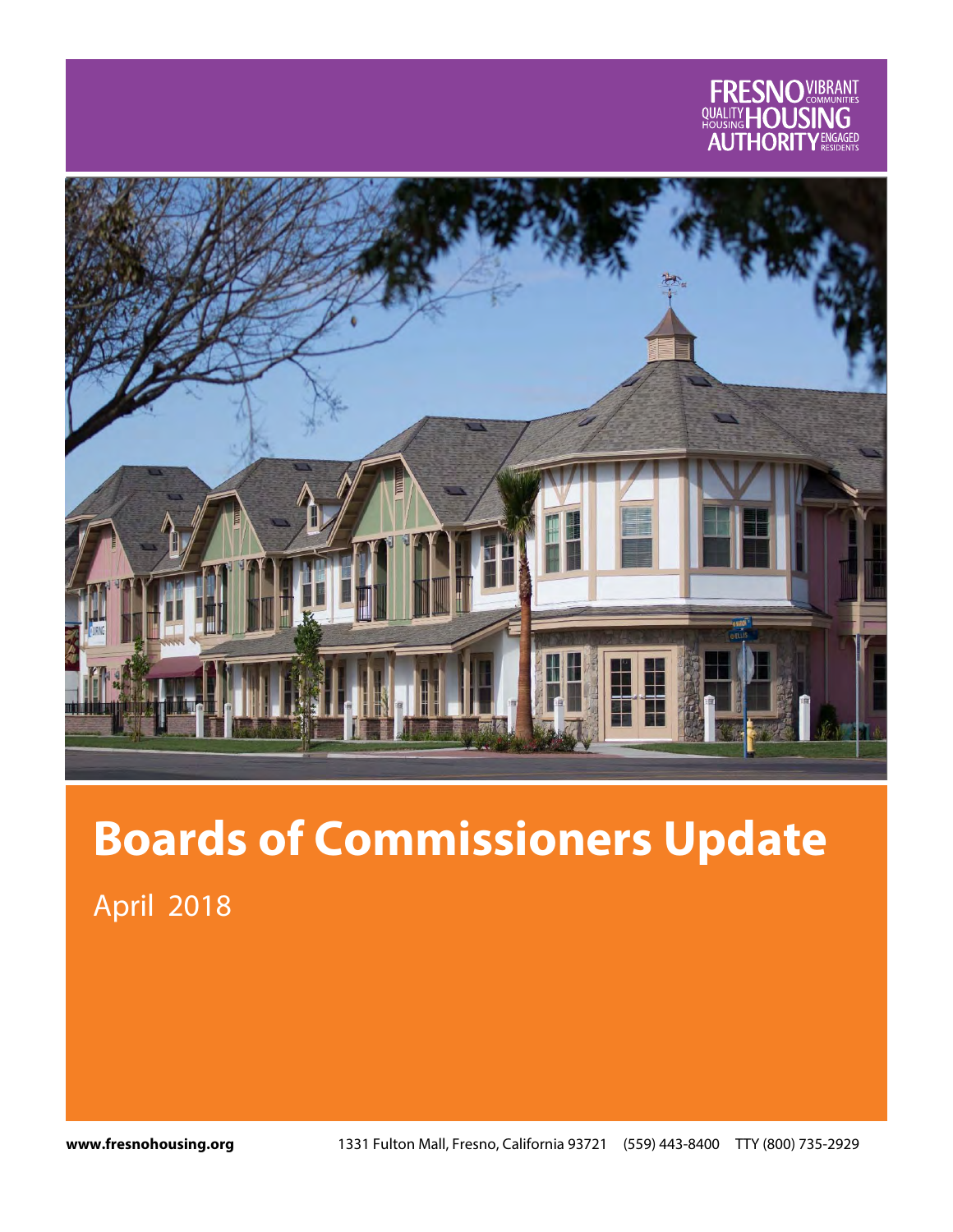

# **Boards of Commissioners Update – April 2018**

# **Table of Contents**

| Topic:                                                             | Page |
|--------------------------------------------------------------------|------|
| <b>Financial Report - February 2018</b>                            |      |
| 2018-2019 Agency Goals                                             |      |
| Housing Assistance Payments (HAP) Update - 1 <sup>st</sup> Quarter | 13   |
| 2018                                                               |      |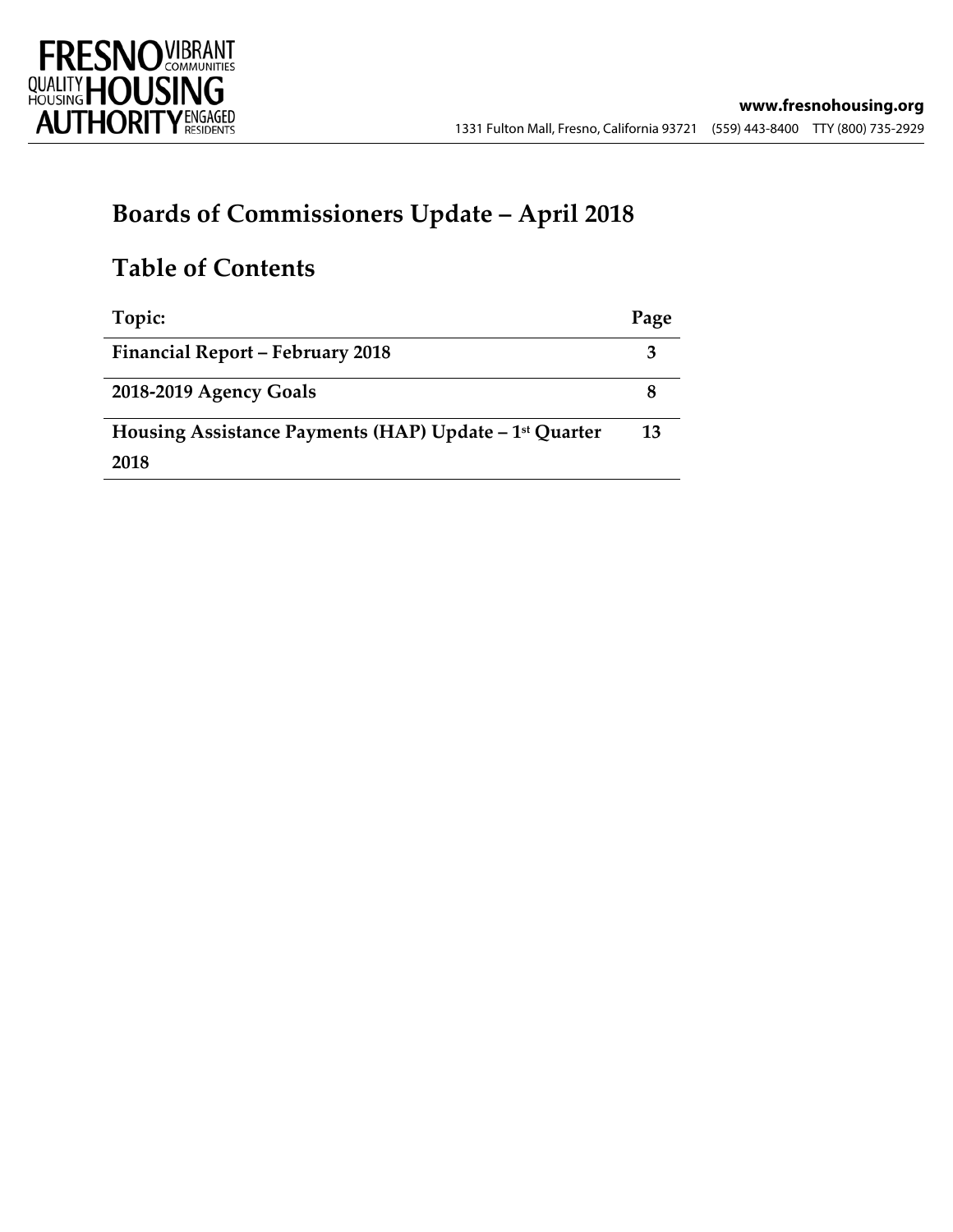

# BOARD UPDATE

O (559) 443-8400 F (559) 445-8981

1331 Fulton Mall Fresno, California 93721 T T Y (800) 735-2929

**www.fresnohousing.org** 

**TO:** Boards of Commissioners

Fresno Housing Authority **AUTHOR:** Emily De La Guerra **FROM:** Preston Prince, CEO/Executive Director ASL **SUBJECT:** Fresno Housing Operating Budget as of February 28, 2018

**DATE:** April 5, 2018

#### **Executive Summary**

The purpose of this update is to present an overview of the financial operating results for the Fresno Housing Authority as of February 28, 2018. Please see the attached financial report for a summary of revenues and expenses by Agency division.

The financial report attachment shows the consolidation of all Agency programmatic budgets combined into six divisions. Projections have been incorporated into the year-to-date budget to account for the timing of cash flows and known variable expenses. These adjustments were based on historical trends and the most current information available.

The 2018 Operating Budget was approved by the Boards in December 2017 with total revenues of \$41 million and total expenses of \$38 million. As of February, total revenue is \$6.6 million, and total expense is \$5 million. Net Operating Income is \$1.6 million, which means that the Agency earned sufficient revenue within the first two months of the year to cover operating expenses.

|                              | <b>Fresno Housing Authority</b> |                             |                    |  |  |  |  |  |  |
|------------------------------|---------------------------------|-----------------------------|--------------------|--|--|--|--|--|--|
| OPERATING BUDGET             | <b>Annual</b><br><b>Budget</b>  | <b>YTD</b><br><b>Budget</b> | <b>YTD Actuals</b> |  |  |  |  |  |  |
| TOTAL INCOME                 | 41,402,540                      | 6,900,423                   | 6,608,395          |  |  |  |  |  |  |
| TOTAL EXPENSES               | 37,975,120                      | 6,333,353                   | 5,019,781          |  |  |  |  |  |  |
| NET OPERATING INCOME         | 3,427,420                       | 567,070                     | 1,588,615          |  |  |  |  |  |  |
| TOTAL NON-OPERATING EXPENSES | 1,009,381                       | 168,230                     | 129,123            |  |  |  |  |  |  |
| NET INCOME                   | 2,418,039                       | 398,840                     | 1,459,491          |  |  |  |  |  |  |
| UNRESTRICTED NET INCOME      | (341, 488)                      | (56, 915)                   | (135, 413)         |  |  |  |  |  |  |

г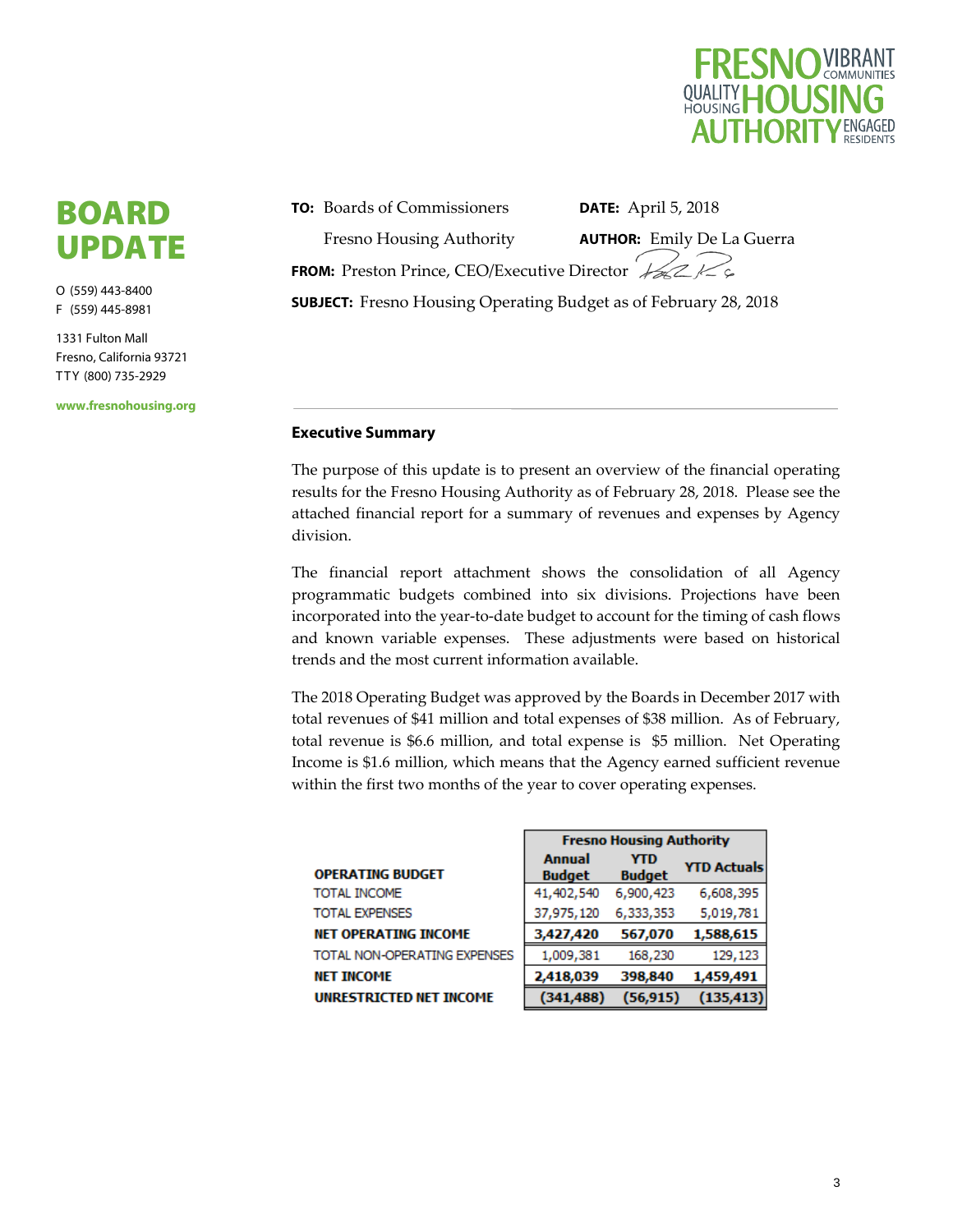

#### **Agency Revenue**

UP - Unrestricted Properties: Agency-owned non-subsidized properties, for example Dayton, Woodside, and San Ramon (formerly known as Affordable Housing) HSM - Housing Management: Restricted, subsidized properties including all public housing, farm labor and migrant properties AHD - Assisted Housing Division: Housing Choice Voucher, Resident Services and Homeless programs

P&CD - Planning & Community Development: Real Estate Development and Construction Management departments

Inst. - Instrumentalities: Wholly-owned subsidiaries of the Agency, including HRFC, HSIC, and Silvercrest

Core: Administrative Services departments including Accounting, Executive, Human Resources and Asset Management

- **Overall**: Year-to-date revenue is \$6.6 million, or 4%, less than the February budget due mainly to the timing of developer fee revenue in PC&D, and non‐budgeted proceeds from a lawsuit in Instrumentalities.
- **Core:** Admin & Management Fee Income is less than budgeted due to expense reductions in IT Services and Staff Development. Fees for these two services are allocated to the programs and the revenue is booked in Core. If there are fewer expenses, there will be less revenue and the net effect on the overall budget will be zero.
- **Inst.**: Other Income is higher than anticipated due to \$1.3 million received from the Department of Treasury, as proceeds in the, case of Clearwater HA vs. U.S. In 2012, HUD used PHA Reserves to supplement budgetary offsets to the Low‐Income, Public Housing Program. The Agency was a plaintiff in a successful lawsuit against HUD, which deemed this practice as unlawful. The Agency will use this money for affordable housing purposes paid for thru Housing Relinquished Fund Corporation (HRFC). This was not included in the 2018 budget.
- **P&CD:** No Developer fees were received in February. The developer fees for two projects that were budgeted will be received towards the end of the first quarter.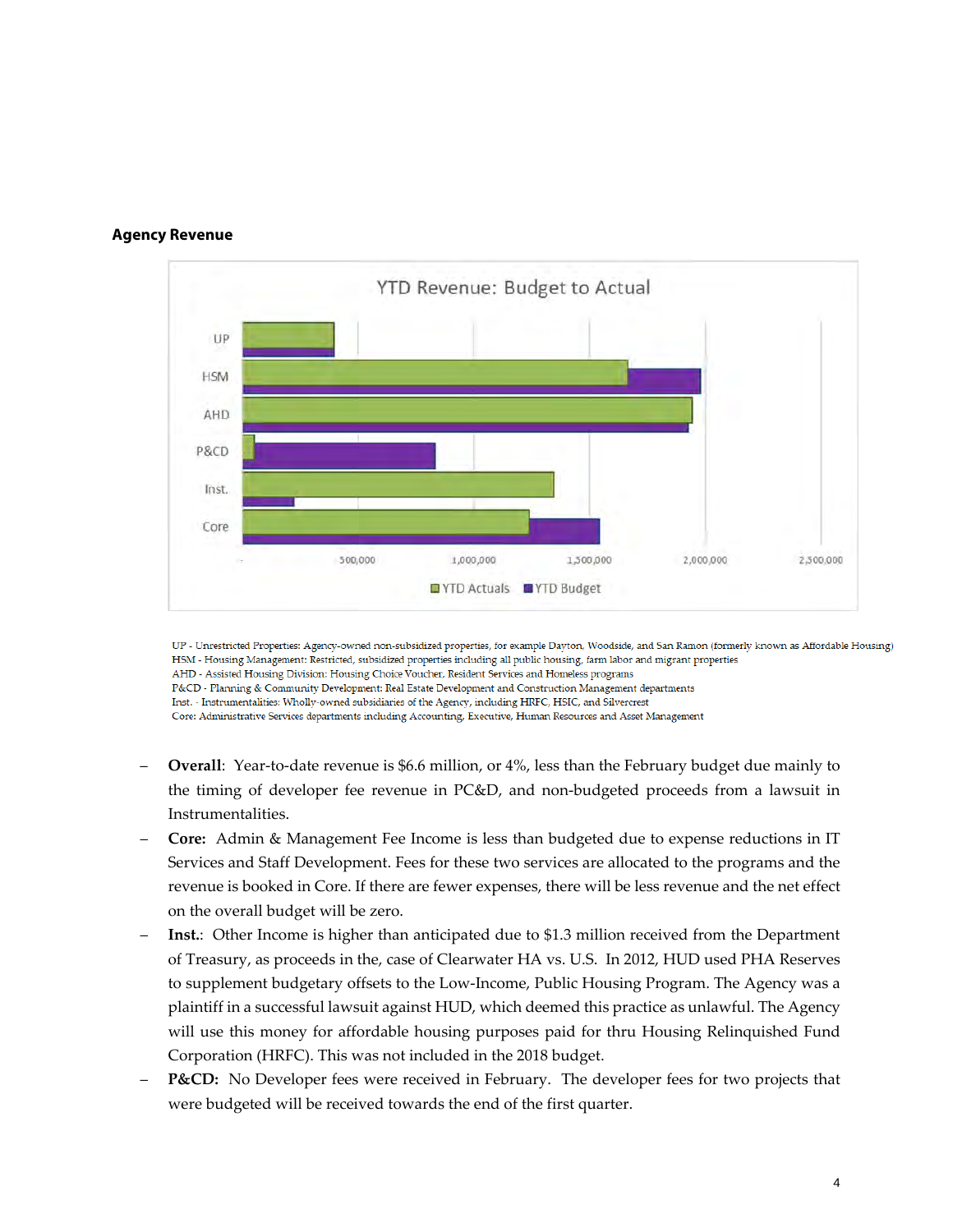- **P&CD:** Other Income is higher than budget due to the Prevailing Wage Monitoring income was paid from Parc Grove North East, Sanger, & Fresno Edison II, in the range of \$52, 000.
- **AHD:** Other Grant Income is more than budgeted due to greater revenue received from City & County HCV for Tenant Payment Agreement (TPA) Fraud Recovery.
- **HSM:** Net Tenant Income is 2% lower than budgeted due to a delay in dwelling rental income from Garland Gardens, LIPH Mendoza Terrace II, & LIPH Oak Grove, the Agency anticipates that this revenue will be received in March. Other Grant Income is lower than budget, due to a delay in revenue received from Emergency Housing. Staff expects to receive this income towards the end of March.
- **UP:** Net Tenant Income is 2% higher than anticipated, due to the Agency receiving more income from San Ramon Court, The Woodside, Dayton Square, and El Cortez.



### **Agency Expenses**

UP - Unrestricted Properties: Agency-owned non-subsidized properties, for example Dayton, Woodside, and San Ramon (formerly known as Affordable Housing) HSM - Housing Management: Restricted, subsidized properties including all public housing, farm labor and migrant properties AHD - Assisted Housing Division: Housing Choice Voucher, Resident Services and Homeless programs

P&CD - Planning & Community Development: Real Estate Development and Construction Management departments

Inst. - Instrumentalities: Wholly-owned subsidiaries of the Agency, including HRFC, HSIC, and Silvercrest

Core: Administrative Services departments including Accounting, Executive, Human Resources and Asset Management

- **Overall**: year‐to‐date expenses are \$5 million, which is 21% less than anticipated (operating and non‐operating).
- **Agency‐wide**: Payroll Expenses are approximately \$475 thousand, or 15%, lower than anticipated. This is mainly due to unfilled positions, and/or planned hiring delays.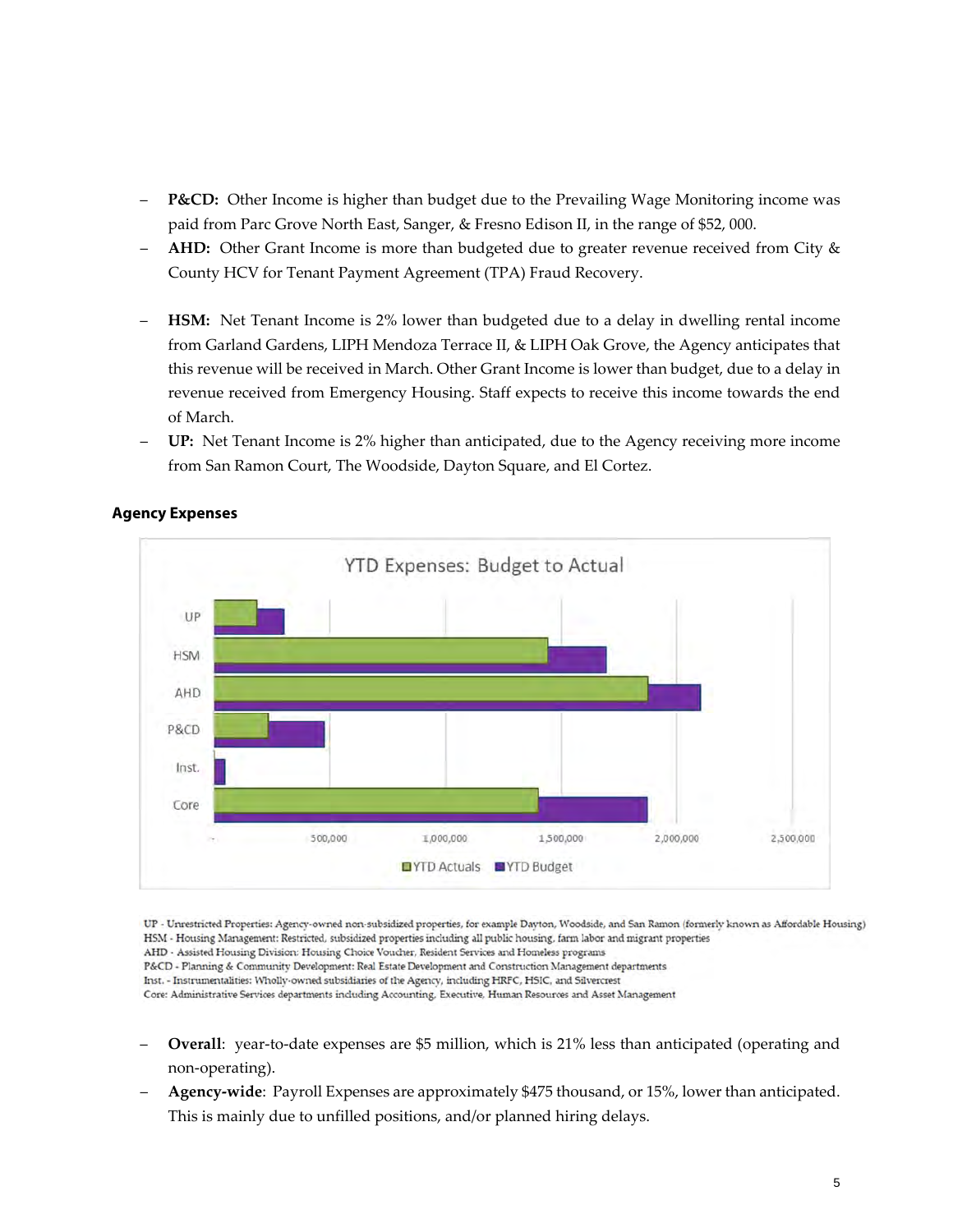- **Core**: Tenant Services Expenses are higher than budgeted due to scholarship payments made at the beginning of the year.
- **Agency‐wide**: Maintenance Expenses are slightly lower than budgeted (about 12%) due to decreased costs for routine maintenance contracts, security, and unit turnaround cleaning, & painting. As the year progresses, staff anticipates expenses to be in line with the overall budget, planned maintenance projects.
- **Agency‐wide**: Administrative Expenses are nearly \$500 thousand lower than budgeted across the Agency. Core and P&CD show the largest reductions in this line item, as Professional & Consulting Expenses have been less than anticipated for the second month of the year. In PC&D, Expenses are lower than budgeted due to the Agency not receiving developer fee income for the second month of the year. As developer fee income is received, the Agency will pay consulting fees to co‐ developers.



### **Agency Net Income**

- Unrestricted net income is approximately \$78 thousand lower than budgeted as of February. This trend will right itself by the end of the quarter, as planned Developer Fees are received.
- Year-to-date Restricted Net Income is higher than budgeted due to the Receipt of lawsuit proceeds in HRFC.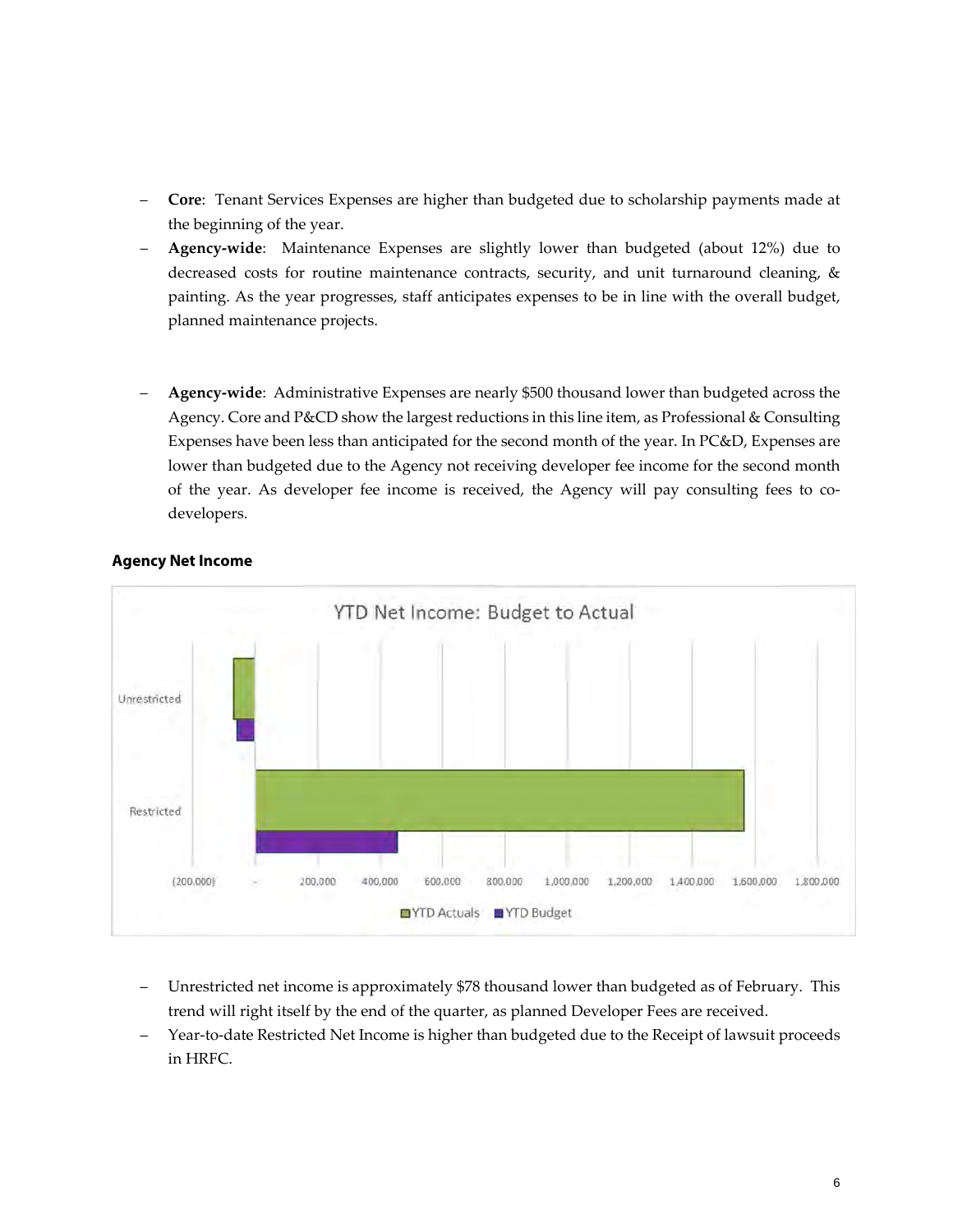#### **Fresno Housing Authority** 2 **Financial Results as of February, 2018**

|                                         |                  | Core       |                        |                  | Inst.                  |           |                  | P&CD                   |           |                  | AHD                    |            |                  | <b>HSM</b>             |           |                  | UP                     |         |                  | Fresno Housing Authority |            |                    |                   |                          |
|-----------------------------------------|------------------|------------|------------------------|------------------|------------------------|-----------|------------------|------------------------|-----------|------------------|------------------------|------------|------------------|------------------------|-----------|------------------|------------------------|---------|------------------|--------------------------|------------|--------------------|-------------------|--------------------------|
| OPERATING BUDGET                        | Annual<br>Budget |            | YTD Budget YTD Actuals | Annual<br>Budget | YTD Budget YTD Actuals |           | Annual<br>Budget | YTD Budget YTD Actuals |           | Annual<br>Budget | YTD Budget YTD Actuals |            | Annual<br>Budget | YTD Budget YTD Actuals |           | Annual<br>Budget | YTD Budget YTD Actuals |         | Annual<br>Budget | YTD Budget YTD Actuals   |            | YTD \$<br>Variance | YTD %<br>Variance | % of Budget<br>Remaining |
| <b>INCOME</b>                           |                  |            |                        |                  |                        |           |                  |                        |           |                  |                        |            |                  |                        |           |                  |                        |         |                  |                          |            |                    |                   |                          |
| NET TENANT INCOME                       |                  |            |                        |                  |                        |           |                  |                        |           |                  |                        |            | 5,935,766        | 989,294                | 952,676   | 2,300,350        | 383,392                | 389.988 | 8,236,116        | 1,372,686                | 1,342,665  | (30, 021)          | $-2%$             | 84%                      |
| <b>INTEREST INCOME</b>                  | 7.000            | 1,167      | 1,142                  | 866,667          | 144,445                | 26,618    |                  |                        |           |                  |                        |            | 17               |                        |           |                  |                        |         | 873,684          | 145,614                  | 27,772     | (117, 842)         | $-81%$            | 97%                      |
| OTHER INCOME                            | 808,000          | 134.667    | 134.425                | 177.299          | 29,550                 | 1,320,617 | 20,000           | 3,333                  | 52,450    | 710,822          | 118.470                | 168.219    | 14,014           | 2,336                  | 6.991     | 43.000           | 7,167                  | 5.626   | 1.773.135        | 295,523                  | 1.688.328  | 1,392,805          | 471%              | 5%                       |
| ADMIN & MANAGEMENT FEE INCOME           | 8,441,439        | 1,406,907  | 1,104,914              | 300.000          | 50,000                 |           |                  |                        |           |                  |                        |            |                  |                        |           |                  |                        |         | 8.741.439        | 1,456,907                | 1,104,914  | (351, 993)         | $-24%$            | 87%                      |
| DEVELOPER FEE INCOME                    |                  |            |                        |                  |                        |           | 4.979.660        | 829.943                |           |                  |                        |            |                  |                        |           |                  |                        |         | 4.979.660        | 829.943                  |            | (829.943)          | $-100%$           | 100%                     |
| HUD GRANT INCOME                        |                  |            |                        |                  |                        |           |                  |                        |           | 9.491.065        | 1.581.844              | 1.536.457  | 4,916,293        | 819,382                | 597.466   |                  |                        |         | 14,407,358       | 2,401,226                | 2,133,923  | (267, 303)         | $-11%$            | 85%                      |
| OTHER GRANT INCOME                      |                  |            |                        |                  |                        |           |                  |                        |           | 1,354,390        | 225,732                | 237,399    | 1.000.338        | 166,723                | 70,324    | 36,420           | 6,070                  | 3,070   | 2,391,148        | 398,525                  | 310,794    | (87, 731)          | $-22%$            | 87%                      |
| TOTAL INCOME                            | 9.256.439        | 1.542.740  | 1.240.48               | 1.343.966        | 223.994                | 1.347.236 | 4.999.660        | 833,277                | 52,450    | 11,556,277       | 1,926,046              | 1,942,075  | 11.866.428       | 1.977.738              | 1,627,468 | 2.379.770        | 396,628                | 398,686 | 41,402,540       | 6.900.423                | 6,608,395  | (292, 028)         | $-4%$             | 84%                      |
| EXPENSES                                |                  |            |                        |                  |                        |           |                  |                        |           |                  |                        |            |                  |                        |           |                  |                        |         |                  |                          |            |                    |                   |                          |
| PAYROLL EXPENSES                        | 7,135,977        | 1.189.330  | 1,016,579              |                  |                        |           | 1,285,953        | 214.326                | 197,893   | 6,891,221        | 1,148,537              | 963.330    | 3,026,970        | 504.495                | 417,468   | 330,528          | 55,088                 | 41,078  | 18.670.648       | 3,111,775                | 2,636,349  | (475, 426)         | $-15%$            | 86%                      |
| ADMINISTRATIVE EXPENSES                 | 3.445.759        | 574.293    | 309.430                | 237,825          | 39.638                 | 757       | 1.583.998        | 264.000                | 35.926    | 4.741.805        | 790.301                | 784.218    | 2.170.765        | 361.794                | 305,348   | 213.403          | 35,567                 | 32.054  | 12.393.555       | 2.065.593                | 1.467.734  | (597, 858)         | $-29%$            | 88%                      |
| TENANT SERVICES EXPENSES                | 50,000           | 8,333      | 20,125                 |                  | 4,167                  |           |                  |                        |           | 899.843          | 149,974                | 97,535     | 335,581          | 55,930                 | 51,421    | 5,250            | 875                    |         | 1.290.674        | 219,279                  | 169,081    | (50, 198)          | $-23%$            | 87%                      |
| UTILITY EXPENSES                        | 173,427          | 28,905     | 10,105                 |                  |                        |           |                  |                        |           |                  |                        |            | 1.882.686        | 313,781                | 239,964   | 270,410          | 45,068                 | 42,061  | 2,326,523        | 387,754                  | 292,130    | (95,624)           | $-25%$            | 87%                      |
| MAINTENANCE EXPENSES                    | 404.862          | 67.477     | 35,207                 | 25,000           | 4,167                  |           | 3.000            | 500                    | 3,429     | 44.354           | 7,392                  | 5.667      | 1,922,431        | 320,405                | 286,382   | 351.490          | 58,582                 | 70.627  | 2,751,137        | 458,523                  | 401.311    | (57, 212)          | $-12%$            | 85%                      |
| TAXES & INSURANCE EXPENSES              | 23.720           | 3.953      | 10.155                 | 8.900            | 1.483                  | 976       | 1.000            | 167                    | 293       | 7.900            | 1.317                  | 1.645      | 460.962          | 76.827                 | 38.040    | 40.101           | 6.684                  | 2.066   | 542.583          | 90.430                   | 53.176     | (37.255)           | $-41%$            | 90%                      |
| TOTAL EXPENSES                          | 11,233,745       | 1,872,291  | 1,401,602              | 271,725          | 49,454                 | 1,732     | 2,873,951        | 478,992                | 237,542   | 12,585,122       | 2,097,521              | 1,852,396  | 9,799,395        | 1,633,233              | 1,338,623 | 1,211,182        | 201,864                | 187,885 | 37,975,120       | 6,333,353                | 5,019,781  | (1, 313, 573)      | $-21%$            | 87%                      |
| NET OPERATING INCOME                    | (1.977.306)      | (329, 551) | (161, 121)             | 1,072,241        | 174.540                | 1.345.503 | 2,125,709        | 354,285                | (185,092) | (1,028,845)      | (171.474)              | 89,679     | 2,067,033        | 344.506                | 288,845   | 1,168,588        | 194,765                | 210,800 | 3,427,420        | 567,070                  | 1,588,61   | 1,021,545          | 180%              | 54%                      |
| NON-OPERATING EXPENSES                  |                  |            |                        |                  |                        |           |                  |                        |           |                  |                        |            |                  |                        |           |                  |                        |         |                  |                          |            |                    |                   |                          |
| TOTAL NON-OPERATING EXPENSES            |                  |            |                        | 500              | -83                    |           |                  |                        |           | 20,000           | 3,333                  | 23,075     | 128,526          | 21,421                 |           | 279.850          | 46,642                 |         | 428.876          | 71.479                   | 23,075     | (48, 404)          | $-68%$            | 95%                      |
| TOTAL FINANCING EXPENSES                |                  |            |                        |                  |                        |           |                  |                        |           |                  |                        |            | 250,721          | 41,787                 | 106,048   | 329.784          | 54,964                 |         | 580.505          | 96.751                   | 106.048    | 9.297              | 10%               | 82%                      |
| TOTAL ADJUSTMENTS & OPERATING TRANSFERS |                  |            |                        |                  |                        |           |                  |                        |           |                  |                        |            |                  |                        |           |                  |                        |         |                  |                          |            |                    | 0%                | 0%                       |
| TOTAL NON-OPERATING EXPENSES            |                  |            |                        | 500              | 83                     |           |                  |                        |           | 20,000           | 3,333                  | 23,075     | 379,247          | 63,208                 | 106,048   | 609.634          | 101,606                |         | 1.009.381        | 168,230                  | 129,123    | (39, 107)          | $-23%$            | 87%                      |
| NET INCOME                              | (1.977.306)      | (329.551)  | (161.121               | 1.071.741        | 174.457                | 1.345.503 | 2,125,709        | 354,285                | (185.092) | (1.048.845)      | (174.808)              | 66.604     | 1.687.786        | 281,298                | 182.797   | 558.954          | 93.159                 | 210,800 | 2.418.039        | 398,840                  | 1.459.491  | 1.060.652          | 266%              | 40%                      |
| UNRESTRICTED NET INCOME                 | (1.977.306)      | (329, 551) | (161, 121)             |                  |                        |           | 2.125.709        | 354,285                | (185,092) | (1,048,845)      | (174.808)              |            |                  |                        |           | 558,954          | 93,159                 | 210,800 | (341, 488)       | (56, 915)                | (135, 413) | (78, 498)          | $-138%$           | 60%                      |
|                                         |                  |            |                        |                  |                        |           |                  |                        |           |                  |                        |            |                  |                        |           |                  |                        |         |                  |                          |            |                    |                   |                          |
| <b>HAP REVENUE</b>                      |                  |            |                        |                  |                        |           |                  |                        |           | 75.268.040       | 12.544.673             | 12.635.956 |                  |                        |           |                  |                        |         | 75.268.040       | 12.544.673               | 12.635.956 | 91.283             | 0%                | 0%                       |

|                                                          |                                                   | 75,268,040  12,544,673  12,635,956  91,283 |  |
|----------------------------------------------------------|---------------------------------------------------|--------------------------------------------|--|
| 79,161,550  13,193,592  12,691,777<br>HAP EXPENSES       |                                                   |                                            |  |
| NET HAP INCOME<br>$(3,893,510)$ $(648,918)$<br>. (55.82u | $(3,893,510)$ $(648,918)$ $(55,820)$ 593,098 -91% |                                            |  |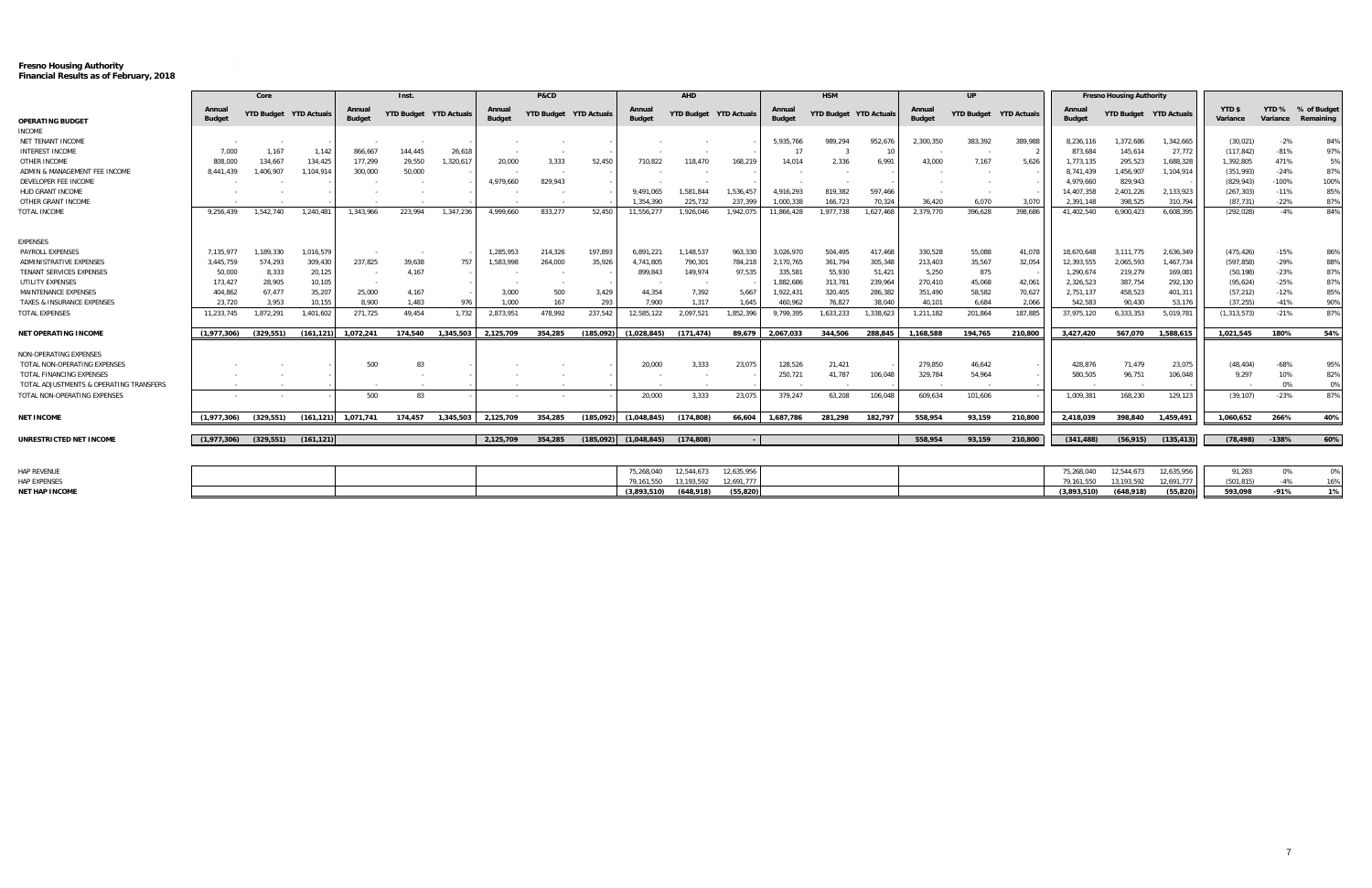

# BOARD UPDATE

O (559) 443-8400 F (559) 445-8981

1331 Fulton Mall Fresno, California 93721 T T Y (800) 735-2929

**www.fresnohousing.org** 

**TO:** Boards of Commissioners Fresno Housing Authority **FROM:** Preston Prince, CEO/Executive Director **SUBJECT:** 2018‐19 Agency Goals

**DATE:** April 5, 2018

**AUTHOR:** Tammy Townsend

### **Executive Summary**

The purpose of this communication is to provide the Boards an update on the 2018‐19 Agency goals.

In the course of the last 6 months, the Boards have participated in numerous, ongoing discussions about future objectives and the direction of the Agency. In September, a Board workshop enabled Commissioners to provide some rankings of initiatives. In February, a Board workshop was provided to outline some of the major accomplishments of the Agency and create a venue to discuss possible goals. Towards the end of the workshop, it was requested that additional time be made available during the March workshop to continue discussions. Feedback from the Boards was used to conduct staff meetings to translate Agency goals into actionable steps for departments and individuals.

Attached is a listing of the 2018‐19 Agency goals based on the direction of the Boards and internal leadership discussions. Additionally, in the interest of allowing time for staff to execute the outlined strategies and for both quantitative and qualitative outcomes to be realized, the outlined goals are intended to take us in to the next calendar year, providing clarity on the Agency's direction prior to beginning the 2019 budget development process in September.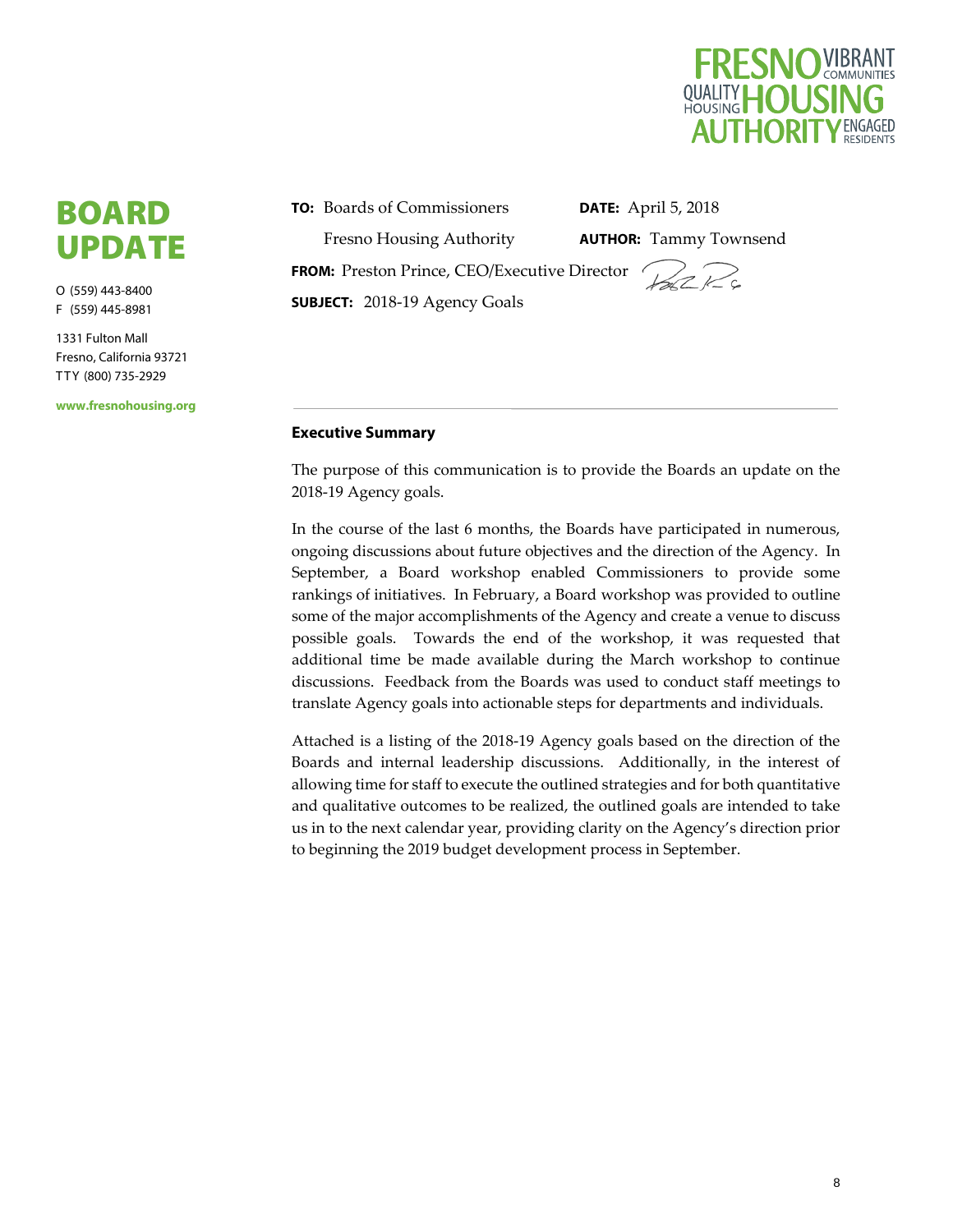

# **2018‐19 Agency Goals and Strategic Plan Implementation Create and sustain vibrant communities throughout Fresno County**

# **Quality housing. Engaged residents. Vibrant communities.**

# **Goal One – PLACE**

Develop and expand the availability of quality affordable housing options throughout city and county by growing and preserving appropriate residential assets and increasing housing opportunities for lowincome residents.

- Create a robust, balanced pipeline for development activities that appropriately responds to the needs of the low income residents of Fresno County. A balance ofrenovation and new construction should focus on existing properties and surrounding neighborhoods, areas of increased economic activity and transit corridors.
- Expand efforts to address housing needs and barriers for specific resident populations throughout the City and County of Fresno (e.g. homeless individuals, low-level ex-offenders, mental health, youth, etc.).
- Collaborate with landlords, neighborhood groups and Community Development Corporations (CDCs), and other partners to enhance the quality of rental stock across the county and provide a greater range of options for residents with vouchers. Programs should focus on landlord outreach, support and education, in addition to targeting housing options in areas of opportunity.
- Create a comprehensive oversite tool to monitor property performance.
- Utilizing the Agency Asset List, prioritize the assets that need a repositioning strategy and develop a plan to implement actions necessary to appropriately preserve or best dispose of the asset while preserving affordability and serving lowing income residents.
- Continue to explore innovative avenues for funding new and rehabilitated affordable housing stock in Fresno County. Consider new opportunities for federal, state, local and private funding.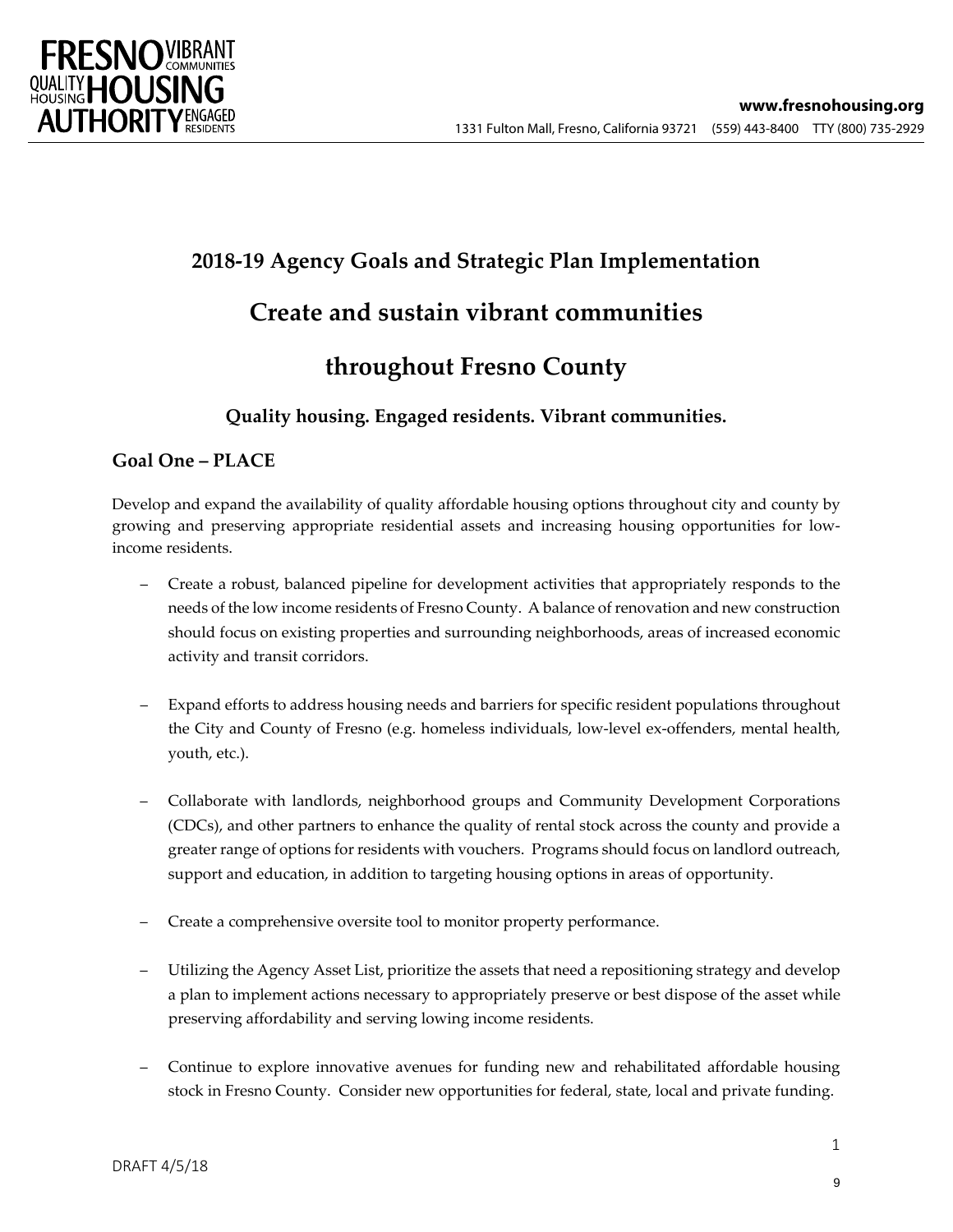

# **Goal Two – PEOPLE**

Respect community needs and knowledge ‐ by listening, learning, and researching ‐ and respond to issues compassionately, intelligently, and intentionally ‐ by developing exceptional programs based on shared experiences.

- Continue to refine and expand Resident Services activities. Create a resident services database with the goal of measuring outcomes for services offered. Consider a survey to benchmark resident needs and outcomes.
- Create additional opportunities to promote upward economic mobility for residents using data, policy updates and refined systems of support for residents reaching income limits.
- Reduce the number of homeless individuals in Fresno County through active leadership with partners to implement key steps outlined by Barbara Poppe in her work with the Fresno Community.
- Explore new opportunities to enhance and promote staff and resident safety at properties.

## **Goal Three – PUBLIC**

Build support for housing as a key component of vibrant, sustainable communities through public information, engagement, and advocacy that promotes high quality affordable housing and supports the advancement of Fresno's low‐income residents.

- Complete a series of presentations to key city governments to facilitate a better understanding of Housing Authority benefits, priorities and opportunities and further enhance relationships across Fresno County.
- Complete a website "refresh" to ease public access to key agency information and services.

## **Goal Four – PARTNERSHIP**

Collaborate to strengthen the Housing Authority's ability to address the challenges facing Fresno communities.

– Engage the community and other key agencies in discussions to facilitate quality planning for the Southwest Fresno community.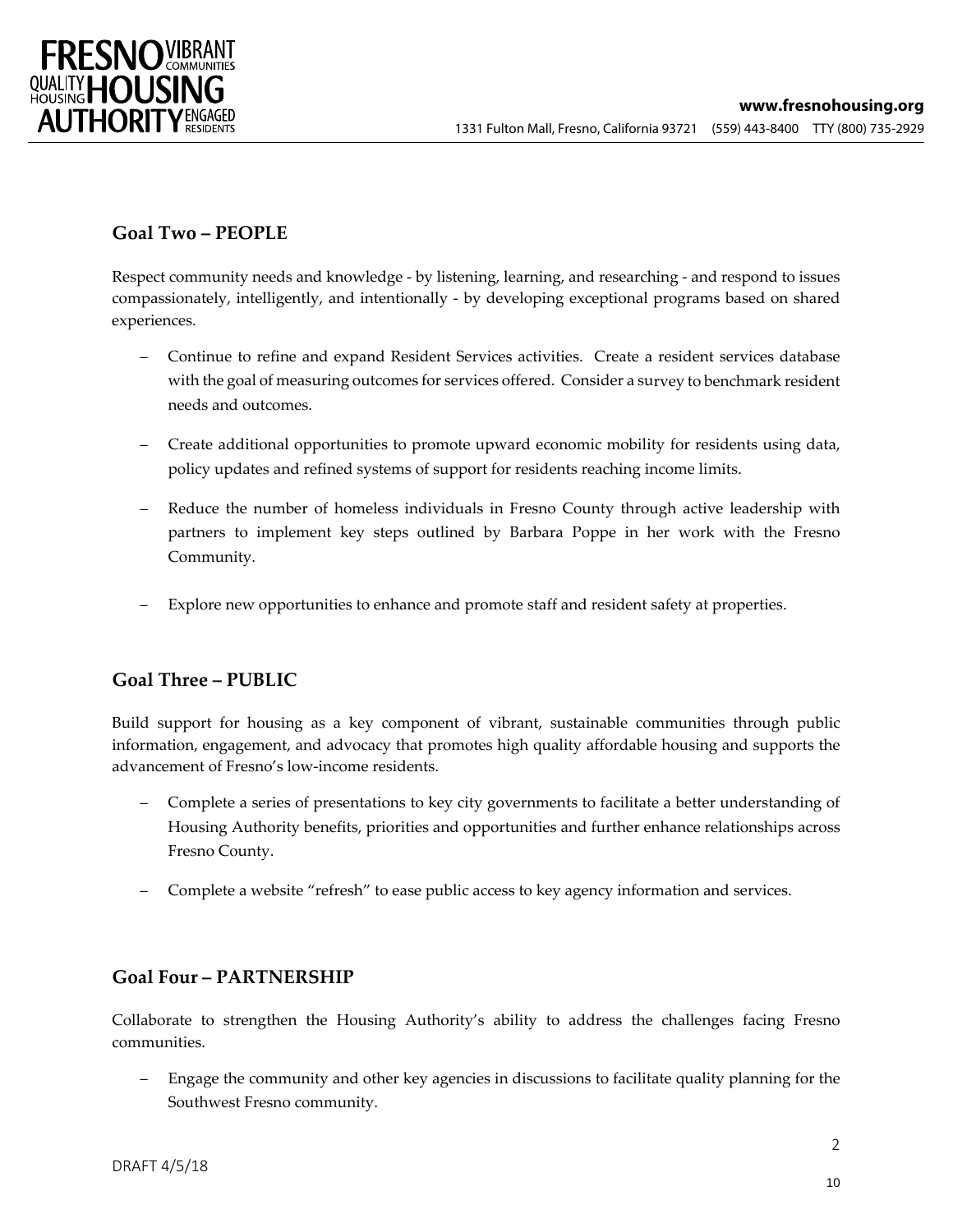

– Revisit relationship and collaboration opportunities with Fresno Housing affiliate Fresno Housing Education Corps (Ed Corps). In conjunction with the Ed Corps Board and key stakeholders, prioritize 3‐5 initiatives that align with FH Resident Services Department.

# **Management Goal One – SUSTAINABILITY**

(Staffing, Finances, Effectiveness, Evaluation, Technology, Facilities)

Build and maintain an innovative, engaged, visible, and sustainable organization, committed to its mission of providing housing for low‐income populations.

- Create a comprehensive and purposeful approach to training that includes appropriate onboarding, professional development and key skill development components. Create circumstances to develop, expand and document best practice methodologies associated with specific positions and departments.
- Expand the use of meaningful key performance indicators for each department that can begin to create the framework of an agency data dashboard.
- Develop strategies to attract, retain, and/or develop a diverse leadership team, representative of agency values and the populations we serve.
- Continue to implement the Performance Management Program throughout the agency and expand the implementation of Pay For Performance.
- Explore options to mitigate the financial impacts to the Agency of rising healthcare and pension costs.

## **Management Goal Two – STRUCTURE**

### (Governance)

Maintain a committed, active, community‐based Board of Commissioners.

In conjunction with the Board, continue to refine the Board handbook (i.e. orientation tool, administrative overview, agency information) for all board members.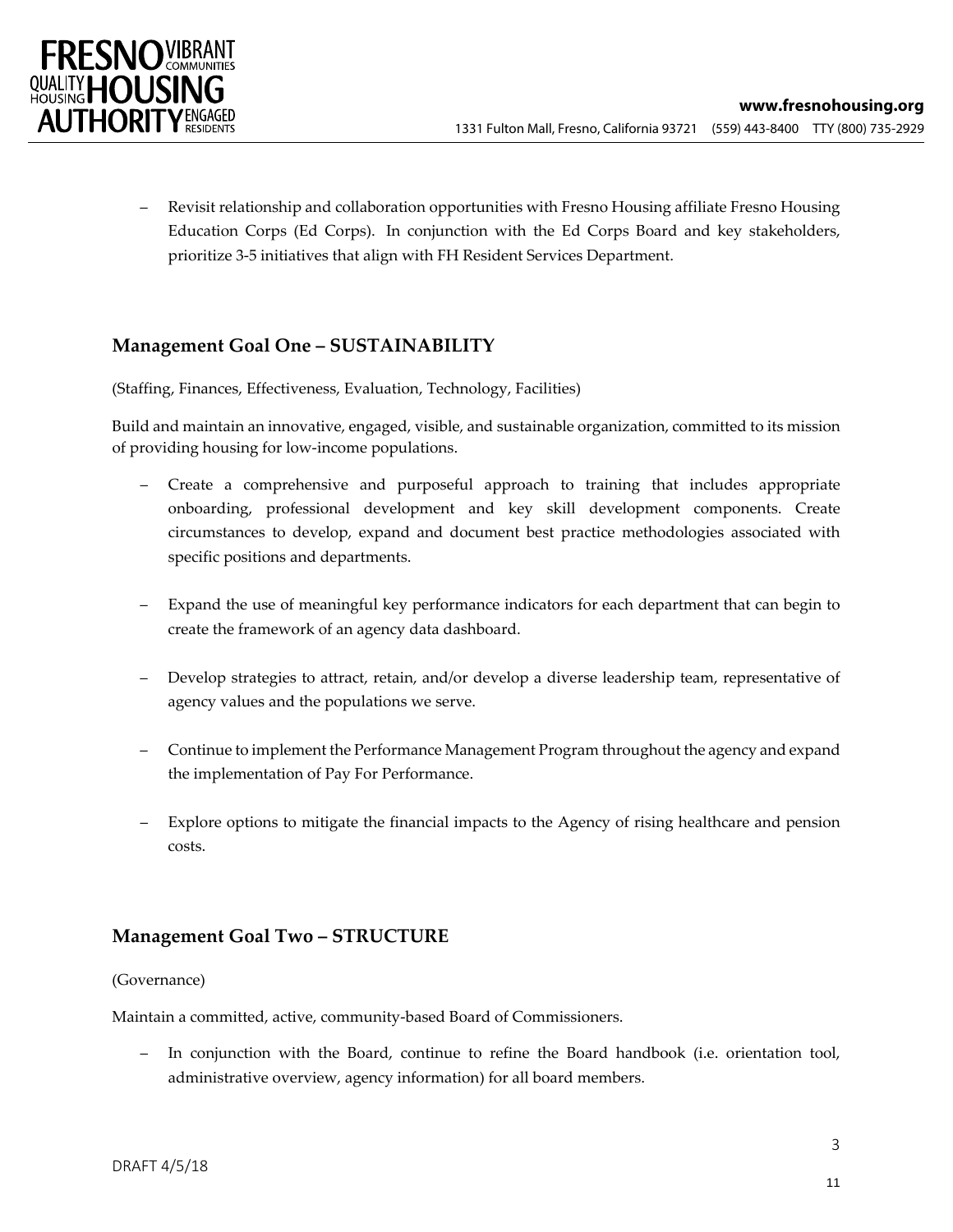

- Succession planning and management is the practice that helps safeguard the stability of tenure of personnel and to ensure the agency is positioned to operate soundly in the event of change. The Boards should update their succession plan for the CEO position and encourage staff to develop a succession plan for key personnel.
- Work to ensure all communication to the Board is informative, concise and timely. Offer opportunities for Board members to further engage with each other and staff through Board communications and retreats.

# **Management Goal Three – STRATEGIC OUTREACH**

### (Image, Visibility, Materials and Tools, Outreach)

Heighten agency visibility; facilitate community dialogue about housing solutions; and build support for the agency and quality affordable housing

- Engage the Fresno community in discussions on housing issues and solutions ‐ expanding the visibility of the Fresno Housing Authority as a key partner and contributor to vibrant communities.
- Produce and distribute three community "newsletters" that address key national housing policy issues and relate it to the local community.
- Expand the use of social media to promote the need for affordable housing in Fresno County, inform residents and the community of key dates and opportunities, and expand avenues for the Agency to learn from residents.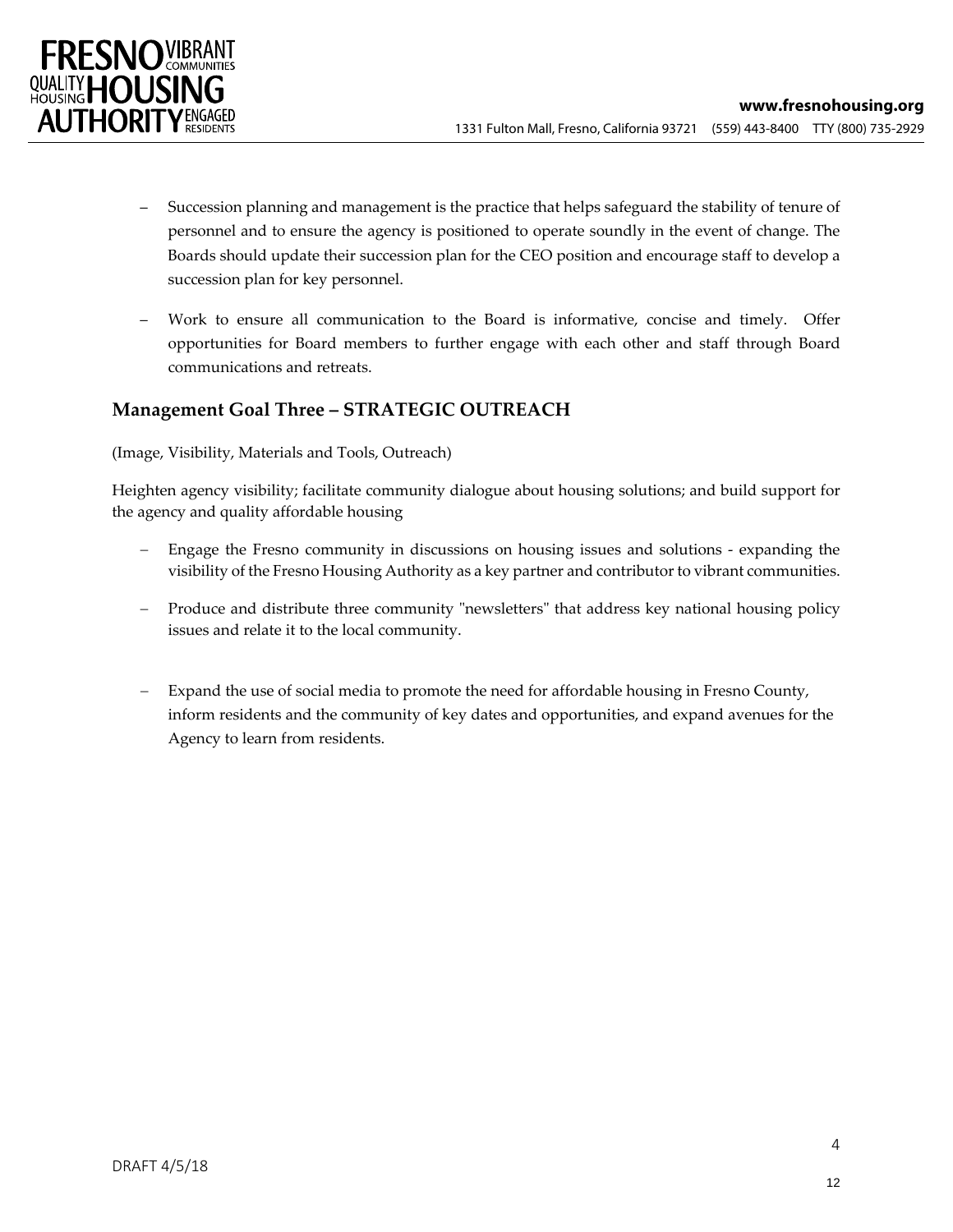

# BOARD UPDATE

O (559) 443-8400 F (559) 445-8981

1331 Fulton Mall Fresno, California 93721 T T Y (800) 735-2929

**www.fresnohousing.org** 

**FROM:** Preston Prince



CEO/Executive Director

**AUTHOR:** Aurora Ibarra

**SUBJECT:** Update on 2018 Leasing and Housing Assistance Payments for the Housing Choice Voucher Program

#### **Executive Summary**

The purpose of this memo is to update the Boards of Commissioners on the status of voucher leasing and Housing Assistance Payments (HAP) for the Housing Choice Voucher (HCV) program as of Februrary 28, 2018. Overall, challenges continue to present themselves as the rental market in Fresno County tightens and demand for affordable housing units increase. Staff continues their efforts to lease up in both programs, utilizing new and innovative approaches to housing families in accordance with our mission. As in the past, we will continue to diligently monitor our HAP and voucher utilization rates and provide additional information to the Boards, as needed.

### **City HCV**

HAP expenditures for the months of January and February totaled \$6,840,785, with current voucher utilization of 94.9%. Overall projected voucher utilization for CY 2018 is 97.9%

### **County HCV**

HAP expenditures for the months of January and February totaled \$5,514,699, with current voucher utilization of 95.7%. Overall projected voucher utilization for CY 2018 is 95.9%

### **Leasing Strategies**

Staff is working to appropriately increase leasing rates so that we can continue to serve more families, all while monitoring HAP utilization and per unit cost (PUC).

Staff continues to analyze leasing rates and trends in the HCV program. Some findings include an increasingly tight rental market, higher rents across the City and County and a reduction in the response rate of applicants drawn from the waitlist. Staff has been evaluating the workflow from the waitlist draw to the first appointment, and the effectiveness of allowing a second appointment. In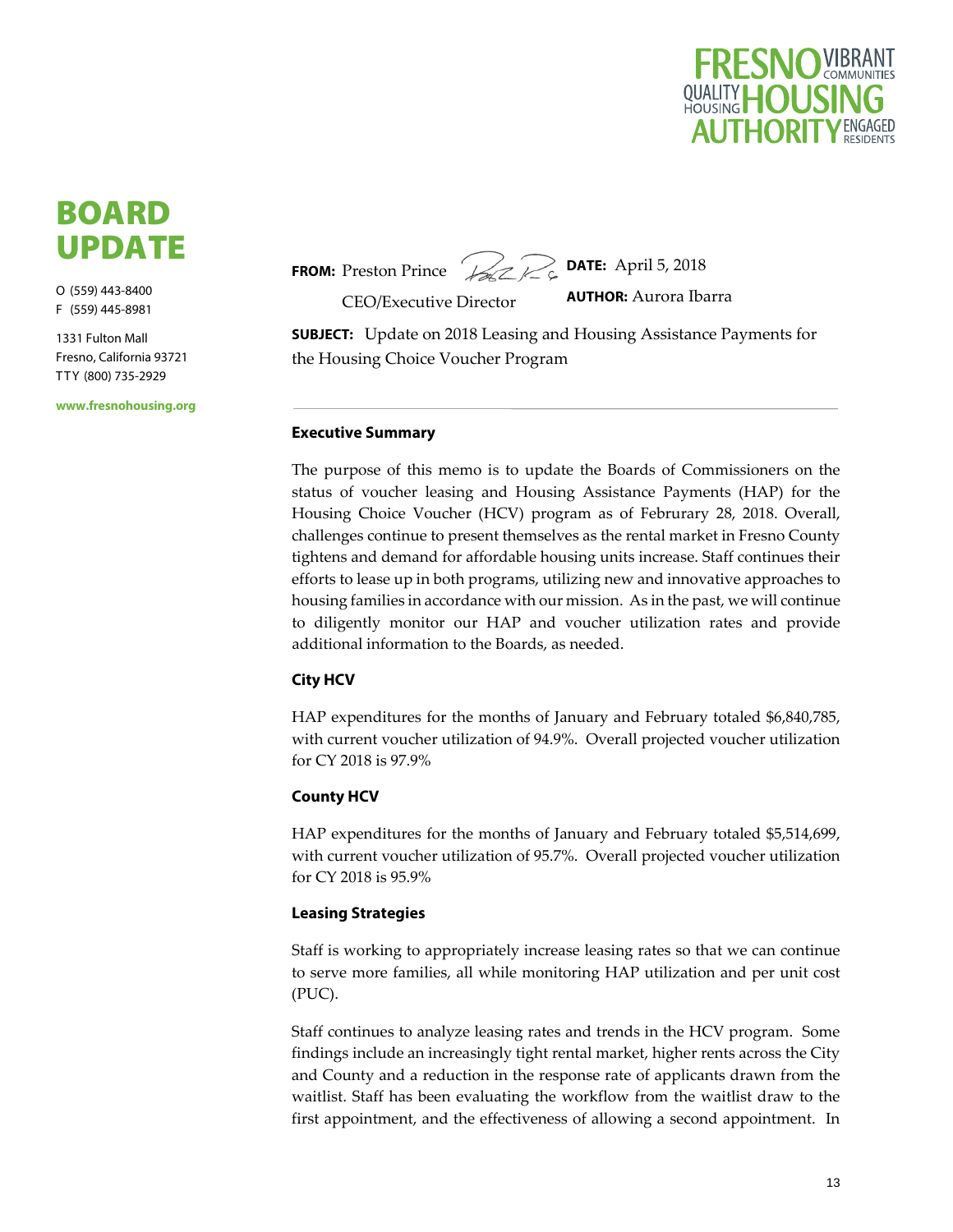addition, appointment notification letters are being mailed out 15 days in advance of the first appointment, opposed to 10 days in advance to allow families more time to plan for their appointment.

As a reminder, the Housing Choice Department enlisted several strategies to increase leasing in the last quarter of 2017 and will continue to evaluate the effectivenes of these strategies. The department continues to evaluate the pre‐inspection pilot project to determine the impact on success rates. Staff also continues to accomodate extensions on voucher search times. Staff will continue to analyze issues and trends, and adjust leasing strategies where appropriate.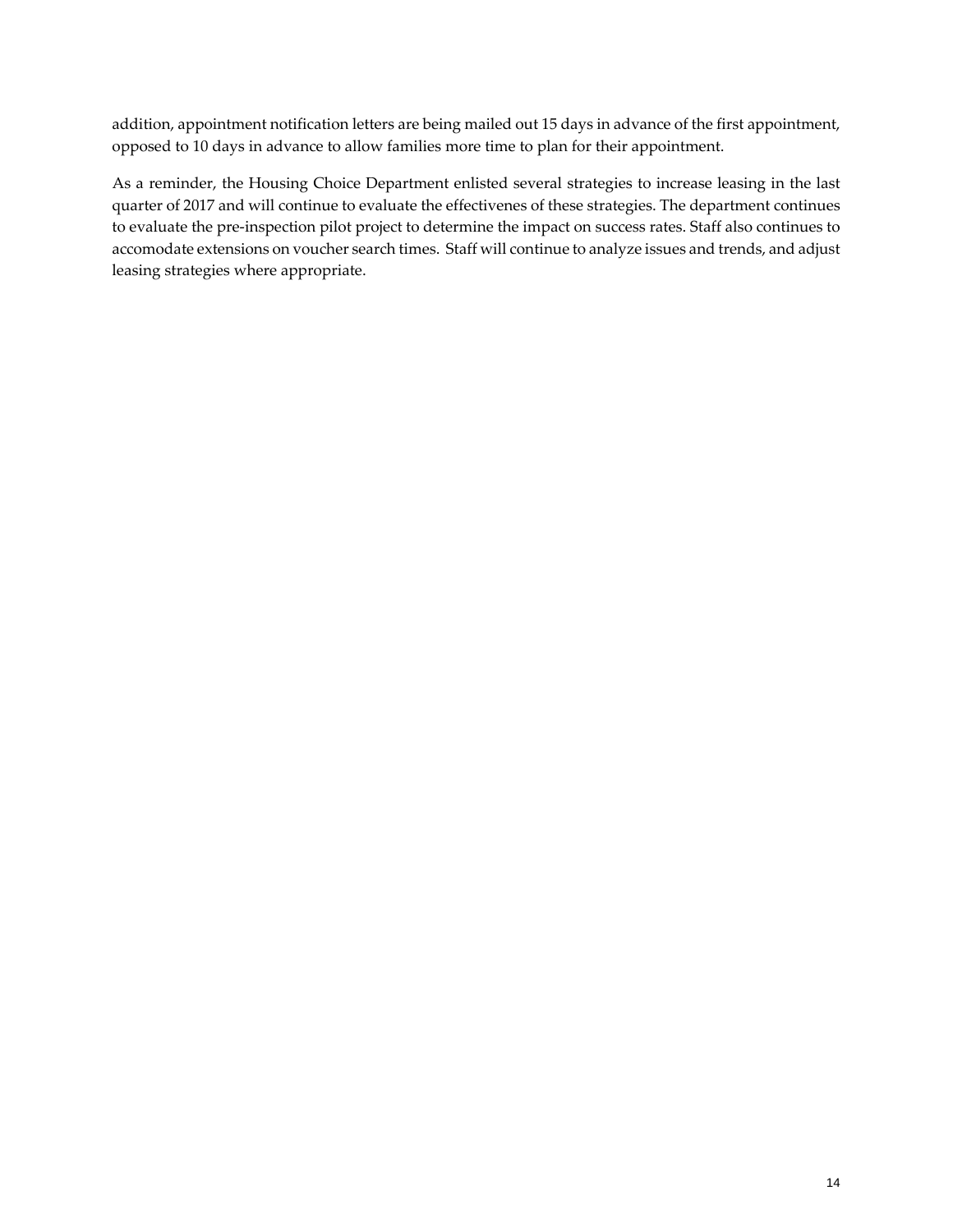|                                      | <b>Agency: City HAP Analysis</b> |                |             |             |             |                                | Year:       |             |             | 2018           |             |             |              |  |
|--------------------------------------|----------------------------------|----------------|-------------|-------------|-------------|--------------------------------|-------------|-------------|-------------|----------------|-------------|-------------|--------------|--|
| <b>Enter Data into Green fields</b>  | <b>JAN</b>                       | <b>FEB</b>     | MARCH       | APRIL       |             |                                | JULY        | AUG         | <b>SEP</b>  | $\overline{1}$ | лол         | DEC         | <b>TOTAL</b> |  |
| <b>HAP</b>                           |                                  |                |             |             |             |                                |             |             |             |                |             |             |              |  |
| HAP Budget Authority (98%)           | \$3,684,109                      | \$3,684,109    | \$3,684,109 | \$3,684,109 | \$3,684,109 | \$3,684,109                    | \$3,684,109 | \$3,684,109 | \$3,684,109 | \$3,684,109    | \$3,684,109 | \$3,684,109 | \$44,209,313 |  |
| <b>HAP Revenue</b>                   | \$3,455,717                      | \$3,455,717    | \$3,472,469 | \$3,472,469 | \$3,472,469 | \$3,472,469                    | \$3,472,469 | \$3,472,469 | \$3,472,469 | \$3,472,469    | \$3,472,469 | \$3,472,469 | \$41,636,124 |  |
| <b>HAP Expenses</b>                  | \$3,384,020                      | \$3,456,765    | \$3,397,308 | \$3,365,158 | \$3,410,649 | \$3,482,440                    | \$3,482,440 | \$3,482,440 | \$3,482,440 | \$3,482,440    | \$3,482,400 | \$3,482,400 | \$41,390,900 |  |
| Net HAP (Variance)                   | \$300.089                        | \$227,344      | \$75,161    | \$107.311   | \$61,820    | $-$9.971$                      | $-$9.971$   | $-$9.971$   | $-$9.971$   | $-$9.971$      | $-$9.931$   | $-$9.931$   | \$702,009    |  |
| <b>Percent Variance (of BA)</b>      | 91.85%                           | 93.83%         | 92.22%      | 91.34%      | 92.58%      | 94.53%                         | 94.53%      | 94.53%      | 94.53%      | 94.53%         | 94.52%      | 94.52%      | 93.62%       |  |
| PHA-Held Reserve Balance (BOM        | 1.605.239                        | .676.936.00 \$ |             |             |             | \$<br>$\overline{\phantom{a}}$ |             |             |             |                |             |             |              |  |
| <b>HUD-Held Reserve Balance (BOM</b> | 2,859,302                        | 2,859,302      | $\sim$      |             | $\sim$      | $\overline{\phantom{0}}$       |             |             |             |                |             |             |              |  |
| <b>Total HAP Reserve Balance</b>     | \$4,464,541                      | \$4,536,238    | \$0         | \$0         | \$0         | \$0                            |             |             |             |                |             |             |              |  |
|                                      | <b>PUC</b>                       |                |             |             |             |                                |             |             |             |                |             |             |              |  |
| <b>Actual HAP PUC</b>                | \$505                            | \$512          | \$499       | \$493       | \$496       | \$503                          | \$498       | \$495       | \$493       | \$491          | \$489       | \$487       | \$519        |  |
| <b>UNITS - Regular Vouchers</b>      |                                  |                |             |             |             |                                |             |             |             |                |             |             |              |  |
| <b>HUD Baseline Units</b>            | 6785                             | 6785           | 6785        | 6785        | 6785        | 6785                           | 6785        | 6785        | 6785        | 6785           | 6785        | 6785        | 81,420       |  |
| Actual/Projected Leased (TYT)        | 6387                             | 6439           | 6497        | 6523        | 6576        | 6624                           | 6682        | 6729        | 6761        | 6792           | 6822        | 6851        | 79,683       |  |
| Variance to baseline                 | $-398$                           | $-346$         | $-288$      | $-262$      | $-209$      | $-161$                         | $-103$      | $-56$       | $-24$       |                | 37          | 66          | $-1737$      |  |
| <b>YTD Variance to baseline</b>      | $-398$                           | $-744$         | $-1032$     | $-1294$     | $-1503$     | $-1664$                        | $-1767$     | $-1823$     | $-1847$     | $-1840$        | $-1803$     | $-1737$     | $-1737$      |  |
| <b>Monthly Utilization</b>           | 94.13%                           | 94.90%         | 95.76%      | 96.14%      | 96.92%      | 97.63%                         | 98.48%      | 99.17%      | 99.65%      | 100.10%        | 100.55%     | 100.97%     | 97.87%       |  |
| <b>UNITS - VASH Vouchers</b>         |                                  |                |             |             |             |                                |             |             |             |                |             |             |              |  |
| <b>HUD Baseline Units</b>            | 371                              | 371            | 371         | 371         | 371         | 371                            | 371         | 371         | 371         | 371            | 371         | 371         | 4,452        |  |
| <b>Actual Leased</b>                 | 309                              | 310            | 305         | 305         | 305         | 305                            | 305         | 305         | 305         | 305            | 305         | 305         | 3,669        |  |
| Variance to baseline                 | $-62$                            | $-61$          | $-66$       | $-66$       | $-66$       | $-66$                          | $-66$       | $-66$       | $-66$       | $-66$          | $-66$       | $-66$       | $-783$       |  |
| <b>YTD Variance to baseline</b>      | $-62$                            | $-123$         | $-189$      | $-255$      | $-321$      | $-387$                         | $-453$      | $-519$      | $-585$      | $-651$         | $-717$      | $-783$      | $-783$       |  |
| <b>Monthly Utilization</b>           | 83.29%                           | 83.56%         | 82.21%      | 82.21%      | 82.21%      | 82.21%                         | 82.21%      | 82.21%      | 82.21%      | 82.21%         | 82.21%      | 82.21%      | 82.41%       |  |
| <b>PUC With VASH</b>                 | 505.38<br>S.                     | 512.19<br>- \$ | $499.46$ \$ | 492.85      | 495.66      | 502.59<br>- \$                 | 498.42      | 495.09      | 492.84      | 490.69<br>l \$ | 488.62      | 486.64 \$   | 496.70       |  |
|                                      | 6696                             | 6749           | 6802        | 6828        | 6881        | 6929                           | 6987        | 7034        | 7066        | 7097           | 7127        | 7156        | 83352        |  |